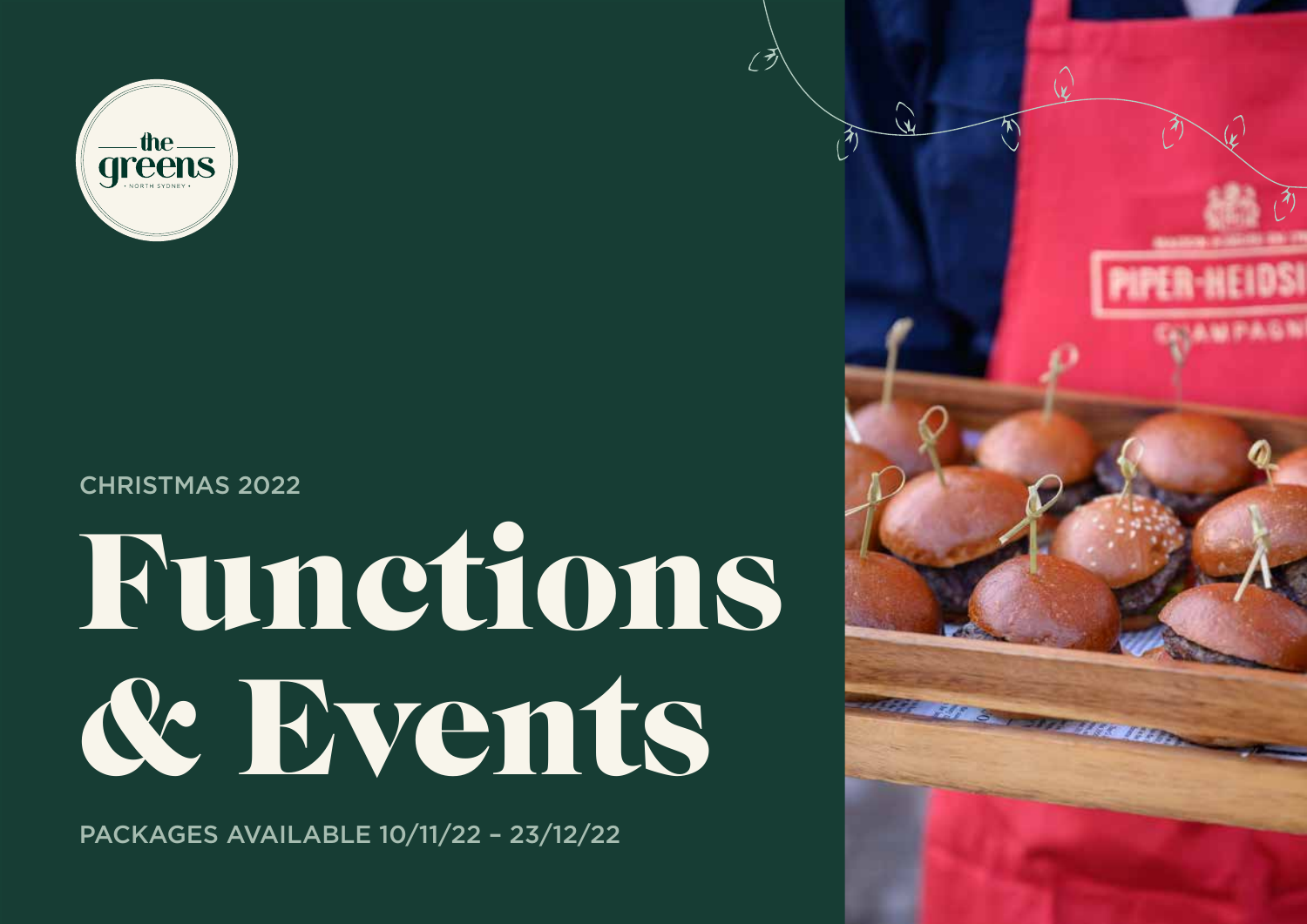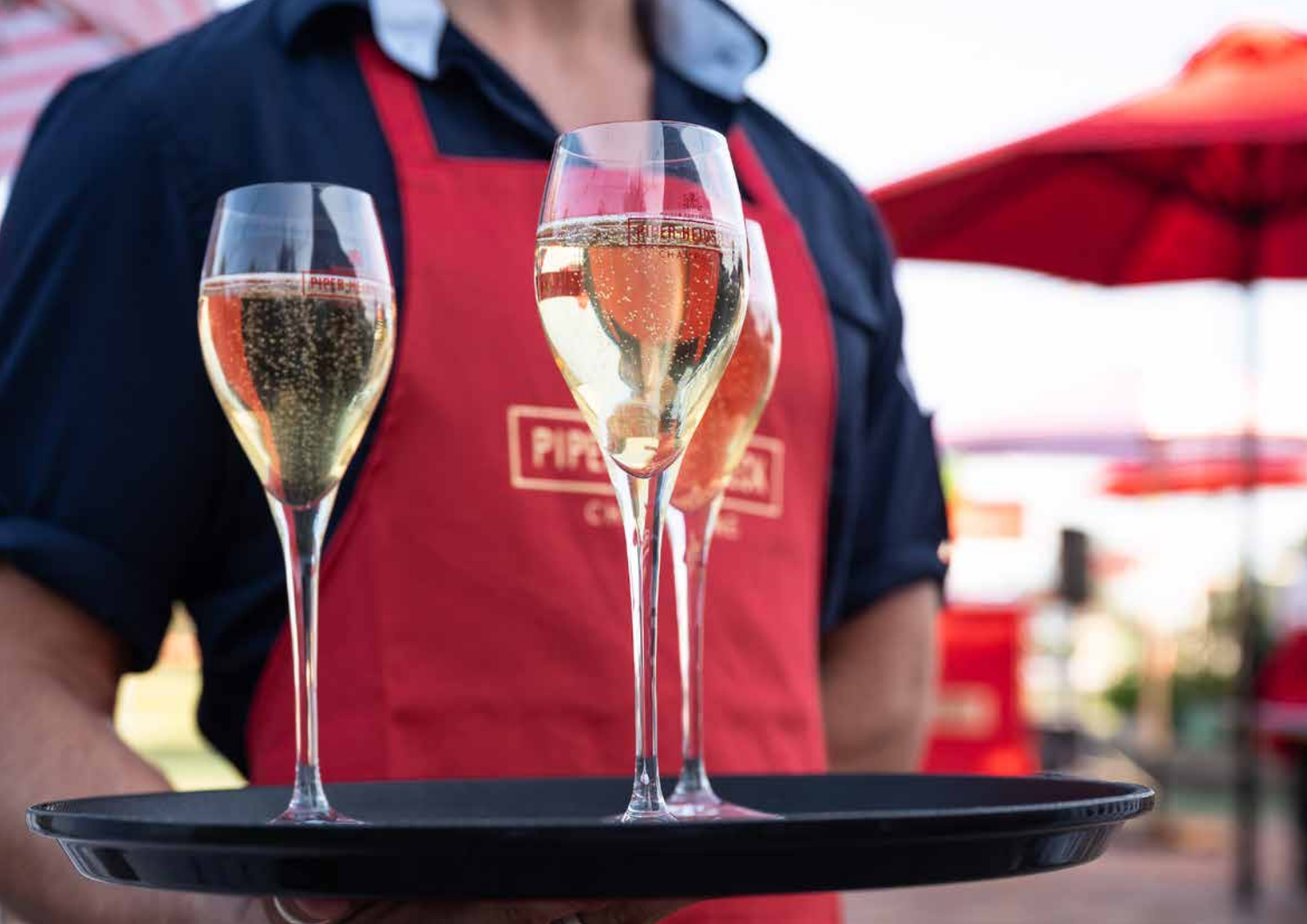All functions at The Greens are for a strictly 4 hour period, all functions must start or conclude with your 90 minute bowls sessions.

A 90 minute bowls session comes included in all catering packages. Bowls is unable to be booked without a catering package.

Our Christmas packages commence on Thursday 10th November and conclude on Friday 23rd December.

> All catering packages require a minimum of 10 guests.

# Things to Note

Here at The Greens we do not charge hire fees or minimum spends. To book an event with us you are simply required to select one of our per head catering packages to be chosen for all guests.

**FUNCTIONS & EVENTS**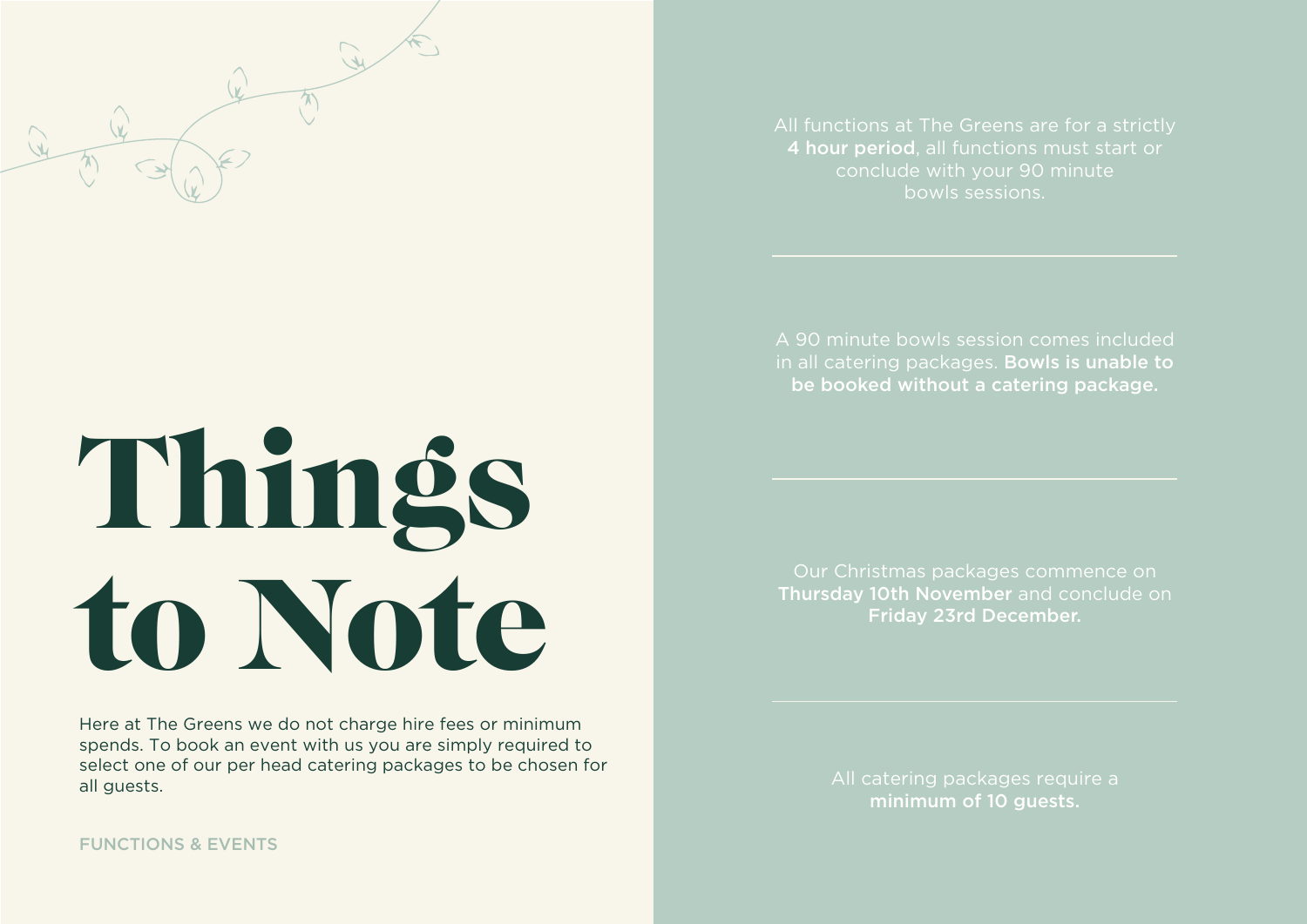

### Food Stations \$94pp

#### FOOD STATIONS ARE AVAILABLE MONDAY – SATURDAY

Our flexible Food Stations package draws on market stall style dining with guests welcome to eat as much or as little from all 6 stations for the 4 hour duration of your event.

The Food Stations are accessible to all events in the venue and are operated by a chef and wait staff who prepare and serve all food. The Food Stations are designed to cater for all dietary requirements with options for everyone and our chefs are able to assist guests on the day with any dietary needs. We host our Food Stations outside in our undercover Courtyard.

### $\omega$ INCLUSIONS **INCLUSIONS**

#### SMOKED BAR

Smoked Chicken Wings, Dill Pickles, Come Back Sauce (GF, DF)

Smoked Burger, Potato Bun, Bourbon Cheese Sauce, Lightly Pickled Red Onion (VG & GF Options Available)

#### SEAFOOD BAR

Cooked Skull Island Tiger Prawns, Lemon Salt, Marie Rose Sauce, Shallots (GF, DF)

#### SALAD BAR

Smoked Chicken, Grilled Broccolini, Bacon Bits, Toasted Almonds, Bronzed Fennel, Salad Cream (GF)

Semi Dried Cherry Tomatoes, Snake Beans, Cucumber, Green Olives, Arrowhead Spinach, Marinated Feta (V, GF)

Roast Pumpkin, Kale, Radicchio, Pickled Fennel, Baby Qukes, French Dressing (VG, GF, DF)

#### NACHOS BAR

Mexican Spiced Pulled Pork, Kindney Beans, Guacamole, Cheddar Cheese Sauce, Pickled Jalapeños, Totopos (GF)

Hot Smoked Chickpea Salsa, Kidney Beans, Guacamole, Vegan Cheese Sauce, Pickled Jalapeños, Totopos (VG, GF, DF)

#### OPEN BAGEL BAR

Smoked Salmon, Mozzarella, Pickled Onions, Watercress

Pastrami, Sauerkraut, Garlic Pickles, Swiss Cheese, Seeded Mustard Mayonnaise

Semi Dried Tomato Pesto, Charred Pumpkin, Herbed Yoghurt, Fried Capers (V)

ICE CREAM BAR & UNLIMITED SOFT DRINK FOR ALL GUESTS PLUS - 90 MINUTE BOWLS SESSION WITH UMPIRE & TROPHY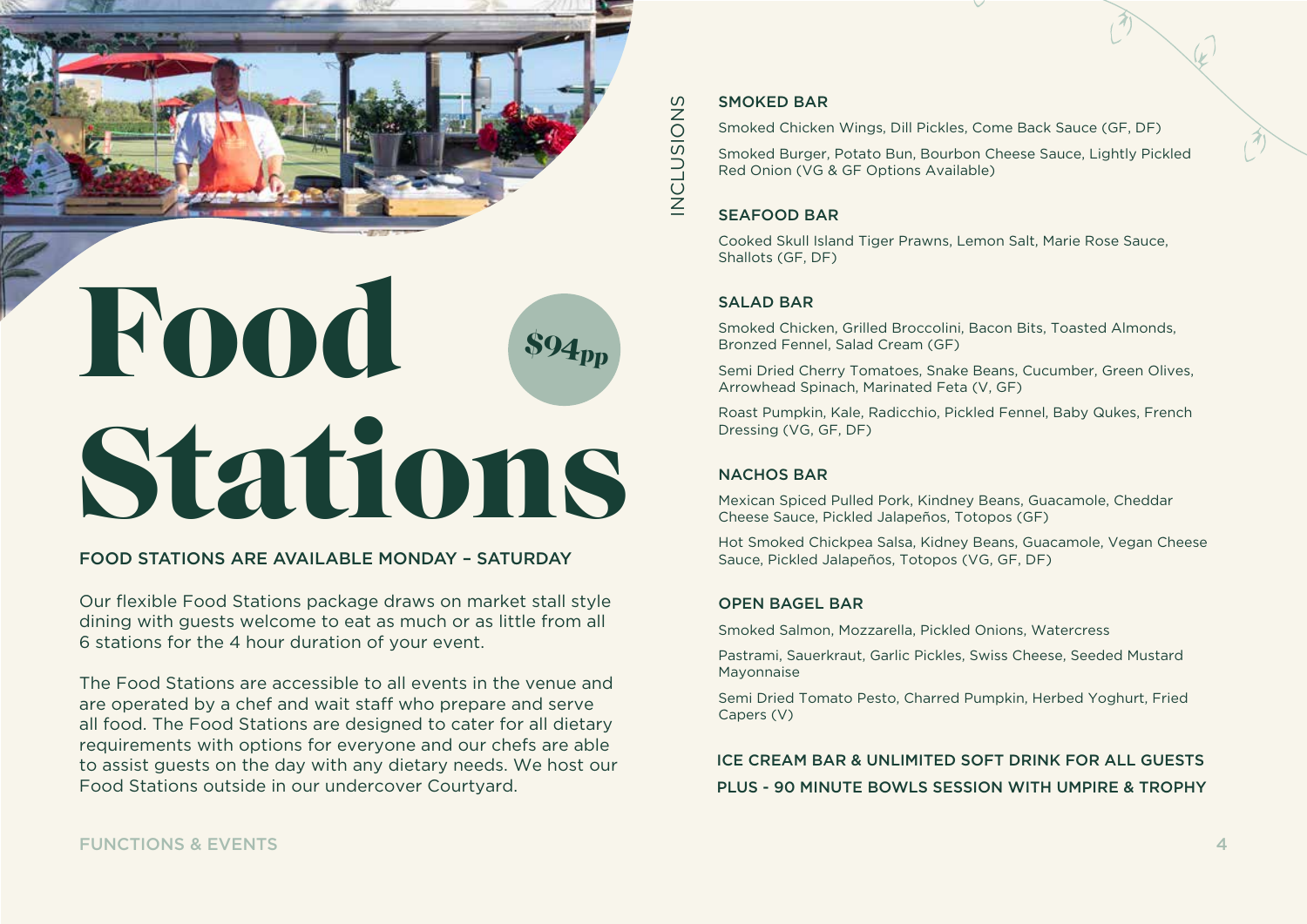$\vee$ 

### **INCLUSIONS** INCLUSIONS

**ARRIVAL** 

SHARED ENTREES Smoked Ham Hock Rillettes, Piccalilli, Radish, Pea Tendrils, Truffle Mayonnaise (GF, DF)

Cobia Pastrami, Roasted Peppers, Pickled Onion, Red Dandelion, Mixed Seed Granola (GF, DF, Contains Seeds & Nuts)

Marinated Burrata, Heritage Cherry Tomatoes, Basil Oil, Pickled Watermelon Rind (V, GF)

Confit Garlic Focaccia Pull Apart, Soft Herbs, Smoked Butter (V)

#### SHARED MAINS

Roast Turkey Crown, Sourdough and Bacon Stuffing (Served on the Side), Green Beans, Oranges, Almonds, Dried Cranberry Gravy (GF, DF with no stuffing)

Hot Pickle Corned Beef, Roast Potatoes, Charred Cos Harts, Parsley Sauce, Seeded Mustard

Baked Miso Eggplant, Whipped Tahini, Soy Pickled Daikon, Pea Tendrils, Dashi Broth, Edamame Crunch (VG, DF)

#### DESSERT

Christmas Style Tiramisu, Coffee Soaked Panettone, Vanilla Mascarpone, Dark Chocolate, Cherry Sorbet (V)

PLUS - 90 MINUTE BOWLS SESSION WITH UMPIRE & TROPHY

### 4 Course Table Share \$110<sub>pp</sub>

Our 4 Course Table Share is a more formal dining experience served family style. The 4 Course is hosted in our Dining Room and tables come set with Christmas theming and bon bons for an added festive touch. This package is available 7 days a week throughout the Christmas period.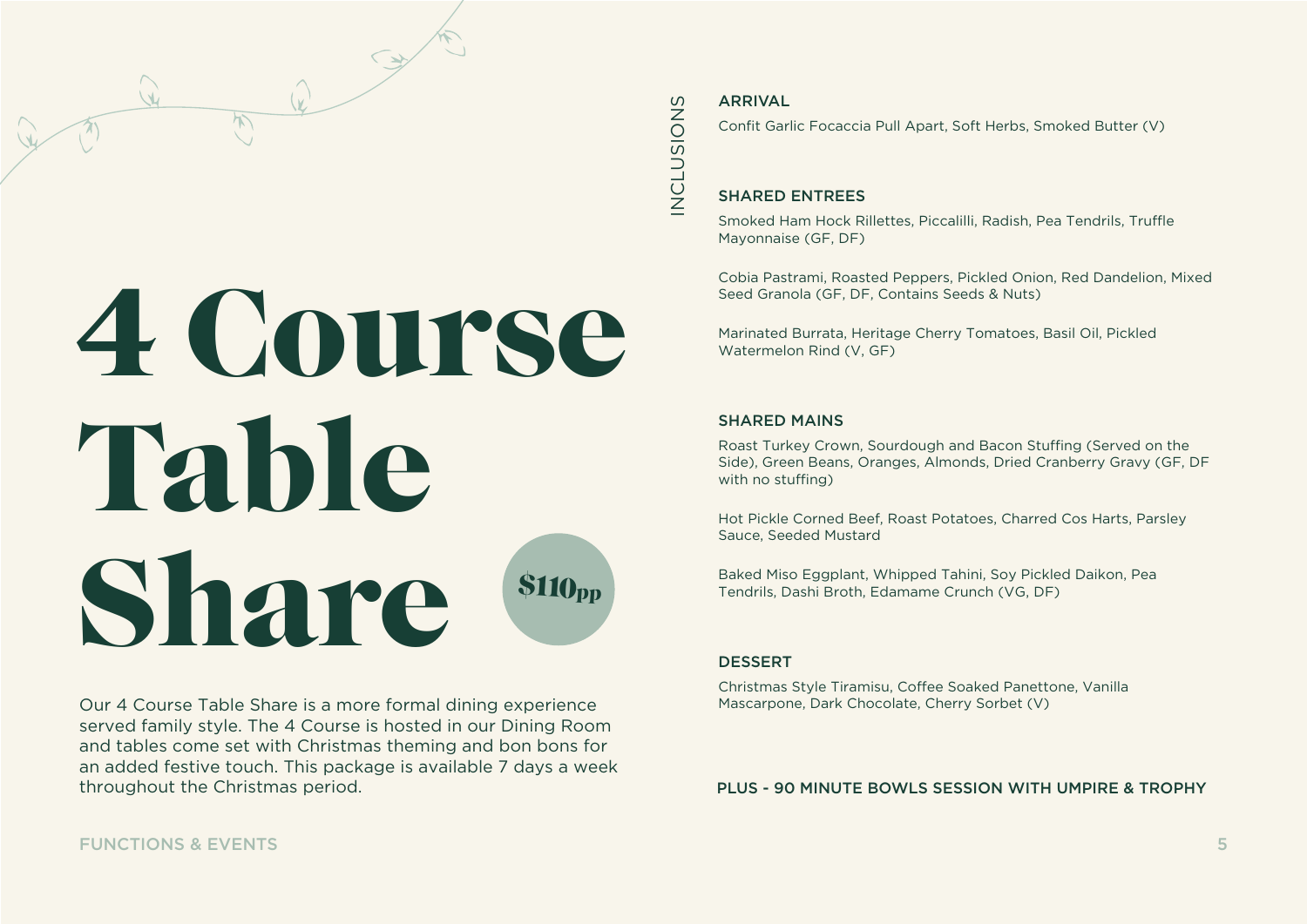

## Burgers BURGERS<br>
Wagyu Beef Burger with Dill Pickles, Homemade Ketchup, Cheddar<br>
Cheese, Cos Lettuce, Tomato, Onion Jam on a Potato Bun & a Side<br>
of Shoestring Fries (GF, DF, V, VG options available)<br>  $\frac{U}{Z}$

BURGERS AND BOWLS ARE AVAILABLE SUNDAYS ONLY

INCLUSIONS

#### BURGERS

Cheese, Cos Lettuce, Tomato, Onion Jam on a Potato Bun & a Side of Shoestring Fries (GF, DF, V, VG options available)

#### UNLIMITED SOFT DRINK FOR ALL GUESTS PLUS - 90 MINUTE BOWLS SESSION WITH UMPIRE & TROPHY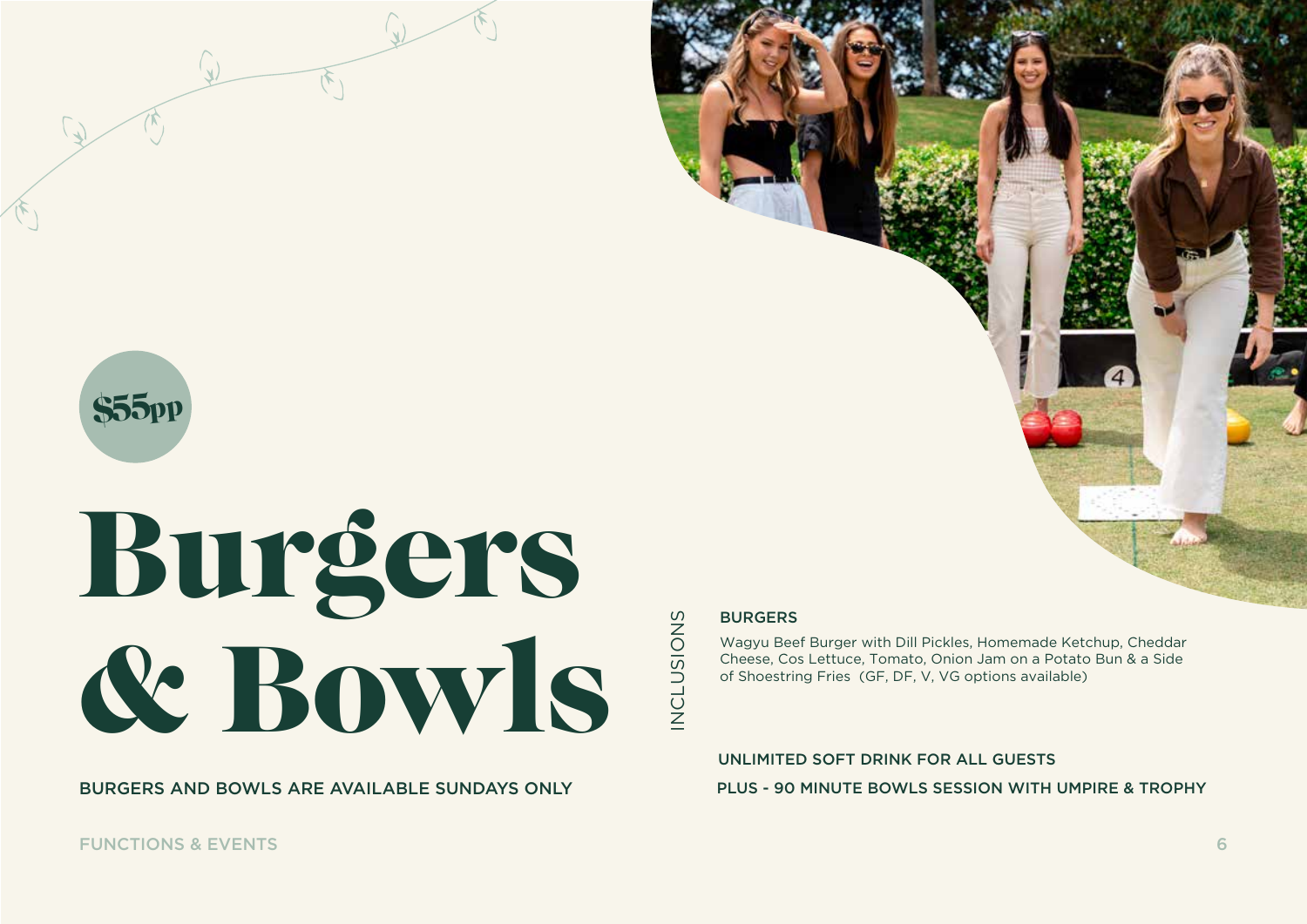## Beverages

#### STANDARD BEVERAGE PACKAGE

- All Tap Beers & Bottle Light Beer
- Circa Sauvignon Blanc

Ara Pinot Gris

Luna Rosa Rosado Rose

Chain of Fire Pinot Noir

Barefoot merlot

NV Josef Chromy Sparkling

#### BAR TAB

A bar tab can be set up on arrival to be charged upon consumption at the conclusion of your event.

A valid ID and credit card is required to be held by reception as security.

#### **FUNCTIONS & EVENTS** 7

| <b>\$75</b> |  |
|-------------|--|
|             |  |
|             |  |

#### PREMIUM BEVERAGE PACKAGE

All Standard Beverage Package Inclusions All Bottled & Canned Beer All Bottled & Canned Cider Marquis De Pennautier Rose Ad Hoc Shiraz Wildflower Chardonnay 0% Giesen Sauvignon Blanc (Non-Alcoholic) 0% Lyres Classico Prosecco (Non-Alcoholic) Piper Heidsieck Brut NV

#### PAY AS YOU GO

Guests are welcome to purchase their own drinks throughout your event.

\$95

ゲ